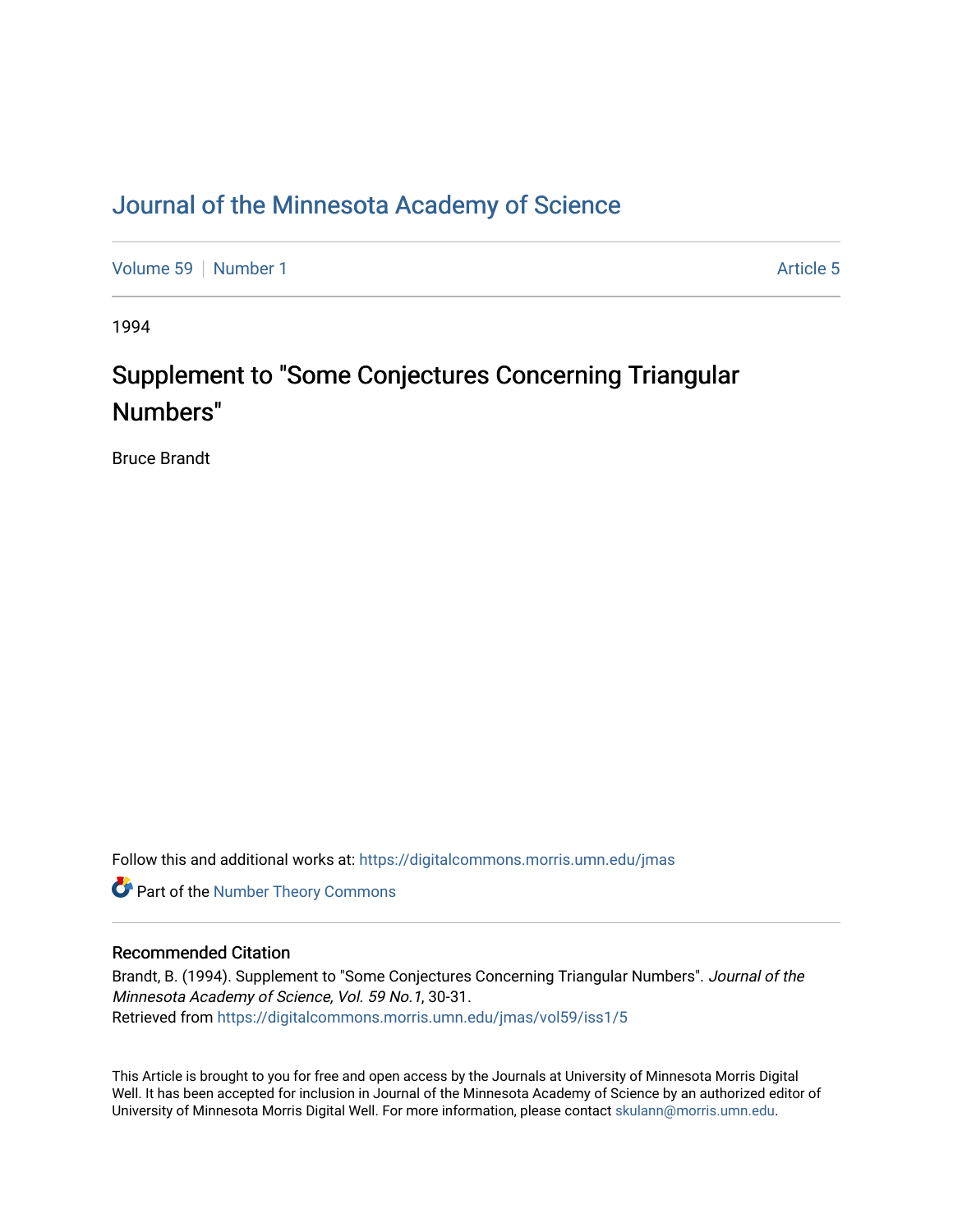*Research Articles* 

## Supperment to "Some Confectures CONGBRAING TRIANGULAR NUMBERS<sup>21</sup>

### BRUCE BRANDT#

#### **INTRODUCTION**

In a previous paper (1), I stated many conjectures about triangular numbers. Since submitting that paper I have discovered many more results, including generalizations, which are presented here.

1. Patterns like  $s_k$  and  $a_k$  exist not only for  $t_n$ squares or anti-squares, but also for any  $t_n$  where  $\sigma(t_n)$ or  $s(t_n)$  is fixed,  $\alpha(j)$  being j minus the nearest antisquare, i.e., number of the form  $m^2+m$  ( $\alpha$  is undefined on squares). The greatest chance of not being an exception is when  $t_n$  is large and  $\sigma(t_n)$  or  $\sigma(t_n)$  I is small.

2. Some of the patterns generalize in some form to some other pairs of integer-valued quadratic functions besides  $m(m+1)/2$  and  $m^2$ . For example, there are patterns in the sign and parity of  $\sigma$  and  $\tau$  on the pentagonal numbers.

3. The values of  $\sigma$  on the positive  $t_n$  which are 0 or  $+1$  form this pattern: 0,  $-1$ , 1,  $-1$ , 0,  $-1$ , 1,  $-1$ , 0,  $-1$ , 1,  $-1$ , 0,  $-1$ , 1,  $-1$ , 0,  $-1$ , 1,  $-1$ , 0,  $-1$ , 1,  $-1$ , ...

Furthermore, if  $\sigma(t_n) = 1$  and  $t_m$  is the next higher triangular number such that  $\sigma(t_m)$  = -1, then the sum of  $\sigma(t_k)$  for  $t_n < t_k < t_m$  is 0. Example: there are no  $t_k$ between  $t_n = 10$  and  $t_m = 15$ 

4. I have discovered a better way of writing the algorithm for the signs of  $\sigma$  on the triangular numbers on page 24:

1. Start with a "l".

- 2 Repeat n-1 times the sequence of first 2a then 2b: a. Simultaneously replace every "l" with a
	- "12121" and every "2" with a "1212121".
	- b. Add an initial "l" and a final "1".

3. Simultaneously replace every "l" with a "122" and every "2" with a "1222". Then add a final "1".

In the case of the signs from 36 to 1225, the algorithm yields at each step:

| 2 <sub>h</sub> |                          |  |  |  |  |  |  |
|----------------|--------------------------|--|--|--|--|--|--|
|                | 122122122212212221221221 |  |  |  |  |  |  |

This algorithm is equivalent to, but better than, the one I wrote because step 2 (the only one I changed) is simpler, more symmetric, and more similar to other patterns in the paper.

5. I refer to generalizations to quadratic functions above. In fact, some patterns can also be found by considering  $\gamma(n)$ , defined as n - m<sup>3</sup>, where m<sup>3</sup> is the nearest cube to n, on the domain of the tetrahedronal numbers, defined as  $T_n = n(n+1)(n+2)/6$ . This suggests that the phenomena apply to polynomials in general.

For example, the values of  $\gamma(T_{n+1})$  -  $\gamma(T_n)$ , for  $\gamma(T_{n+1}) > 0$  and  $\gamma(T_n) < 0$  are, in order, 15,28,45,78, 105,136, 171,231,276, ....

These are all triangular numbers. Each one is the 2nd or 3rd triangular number after the previous one.

On the other hand, the first three values of  $\gamma(T_n)$  - $\gamma(T_{n+1})$ , for  $\gamma(T_n) > 0$  and  $\gamma(T_{n+1}) < 0$  are, in order, 9, 16,25. These, of course, are all squares. But the next five such values are  $61,78,97,118,141$ . These are all of the form  $m^2$ -3. The next four values are all of the form  $m<sup>2</sup>$ -9. In general, there are clumps of four or five values (except the first clump only consists of three), of the form  $m^2-3t_{k-1}$ , where t represents the triangular numbers as before and k is the rank of the clump. Within each clump, m progresses by 1 (e.g.,  $8^2$ -3,  $9^2$ -3,  $10^2$ -3,  $11^2$ -3,  $12^2$ -3 in the second clump) but m progresses by 3 between clumps (e.g., from 5 to 8 between the first and second clumps).

As long as the signs of  $\gamma$  alternate regularly on the  $T_n$ , we have (in the second to last paragraph) each value being the 2nd triangular number after the last and (in the last paragraph) a single clump, and as long as that happens these patterns are reducible to algebra. But the pattern of "2"'s and "3"'s (from the second to last paragraph) and the pattern of "4"'s and "5"'s (from the last paragraph) need to be, and apparently can be, generated by an algorithm like those we have already seen, and this is nontrivial.

6. I have proven the assertion on pages 24-25 that the values of  $\tau(n^2)$ - $\tau((n+1)^2)$ , for  $\tau(n^2) > 0$  and  $\tau((n+1)^2)$  < 0, are the positive even numbers, in order and without skipping. The key lemma is:

Lemma For  $n > 0$ , let  $t_m$  be the nearest triangular number to  $n^2$ . If  $\tau(n^2) > 0$  and  $\tau((n+1)^2) < 0$ , the nearest triangular number to  $(n+1)^2$  is  $t_{m+2}$ ; otherwise it is  $t_{m+1}$ .

This Lemma can be proven with reasonably straightforward algebraic manipulation. With the Lemma it is easy to show that the values of  $\tau(n^2)$ -

t Independent contribution

t 13 27th Avenue S.E., Minneapolis, MN 55414-3101.